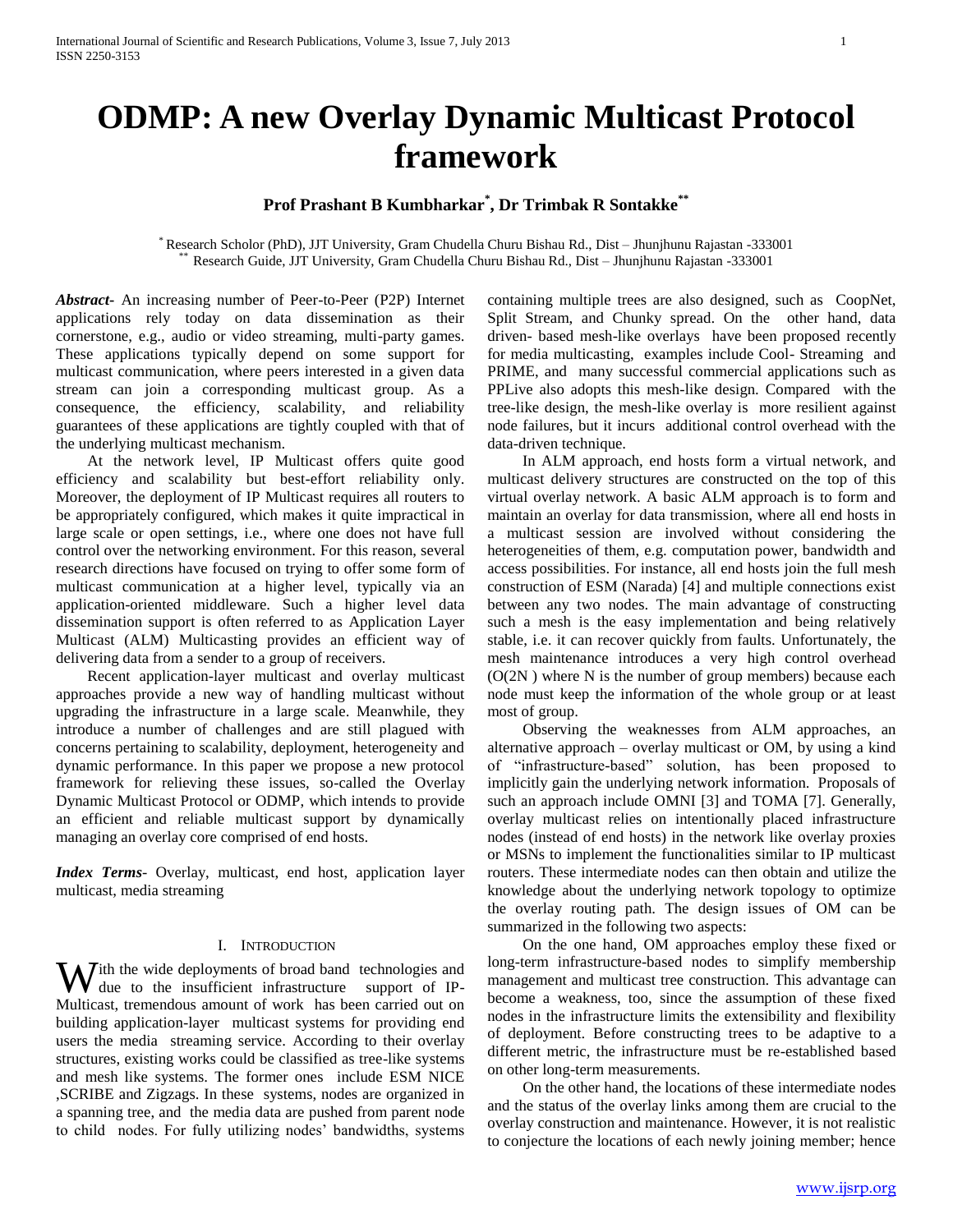it cannot ensure that the selected node can provide optimal connections for the new member. That is, TOMA and OMNI need dedicated infrastructure deployment and costly server, which could not be adaptive to dynamic network changes and group member changes. Therefore, it is relatively difficult to implement them into the current Internet environment although they are proposed to provide multicast support for group communication applications. Obviously, to develop a practical, efficient and reliable multicast framework is the exclusive way to wide deployment of multicasting services.

 Strongly motivated, in this paper, we present a new overlay multicast framework which manages a dynamic mesh-based overlay core where involves only participating end hosts without relying on the availability of the OM-aware infrastructure nodes, while providing certain degree of efficiency, reliability and resilience. The remainder of the paper is structured as follows. Section 2 gives a brief overview about ODMP framework. Section 3 further analyzes the properties of ODMP. Then, section 4 discusses the performance metrics used in application level multicast. Finally, section 5 concludes with a brief summary and future work.

#### II. FRAMEWORK OVERVIEW

 Different from aforementioned application level multicast protocols, the Overlay Dynamic Multicast Protocol(ODMP) approach presented in this proposal attempts to support largescale groups without relying on any predefined intermediate nodes. In this approach, the overlay multicast mesh is solely constructed and maintained by end hosts. In addition, ODMP is designed to be suitable for real-time media streaming applications, which represents a substantial group of user applications such as IPTV. Therefore, ODMP tries to tackle the twin requirements of bandwidth and delay. Actually, the conjunction with delay and bandwidth guarantees has not been explicitly considered in prior work. To make ODMP a reality, we decouple the proposed solution into the following parts. Firstly, ODMP constructs an on-demand overlay core by which it can achieve the optimal performance. Secondly, ODMP distributes the burden of group management and data delivery to a few nodes instead of the source. Thirdly, the self-organizing protocol scales well to at least hundreds of nodes without sacrificing the quality of the overlay network. Fourthly, ODMP achieves the scalability by limiting group management within locality so that it can dramatically reduce the overhead and complexity of the overlay maintenance. The preliminary ideas of ODMP have been proposed as an Internet draft [8] and currently being discussed in the Scalable Adaptive Multicast Research Group (SAMRG) of the Internet Research Task Force (IRTF) [15]. The following subsections discuss more details about ODMP.

#### **2.1 ODMP architecture overview**

 Essentially, ODMP can be regarded as a hybrid approach of application layer multicast and overlay multicast, which attempts to support one-to-many real-time media streaming applications over the Internet [8]. Before we explore the details of ODMP, several terms need to be clarified [5] [16]:

 1. Out-degree: residual degree, namely, the number of the rest outgoing multicast sessions that a node can establish;

 2. Free-rider: an end host which is not able to provide extra out-degree for other members, that, it can only receive multicast service;

 3. Rendezvous Point (RP): a server or a proxy to assist managing group members and to store some required information (e.g. performance related);

 4. Source: the multicast session sender. It can be either a video stored server or some video distributed servers in one service domain, which delivers the data traffic to the sourcebased multicast group members. ODMP currently is designed to only provide the source-specific multicast mechanism to realize the single source-based overlay multicast;

 5. Uptime: the time duration from a node joining in a multicast session to its leaving the session;

 6. Super node: some end hosts are selected to construct and maintain a dynamic overlay mesh which is used to manage the multicast group and relay data from the source to receivers. ODMP employs a two-tier hierarchy consisting of an overlay mesh and some core-based clusters. The key idea behind it is to select a few (presumably higher capability) end hosts (i.e. super nodes) during the multicast initialization phrase and also when group member changes self-organize into an overlay mesh, and dynamically maintain such a mesh. The rest of end hosts select their super nodes according to local policies and service requirements. Based on the mesh, those end hosts sharing the same super node form a core-based cluster. The reason why ODMP limits the membership management in locality is that network situation changes (e.g., multicast members joining/leaving) within a certain cluster will not have any impact on other clusters. In this way, the total control overhead can be alleviated. Fig. 1 depicts a simple example of this hierarchy, in which six super nodes construct the overlay mesh. Based on the mesh, some core-based clusters are shaped to connect the super nodes.

 Here, a corresponding communication channel between the source and Rendezvous Point (RP) is built by exploiting the existing protocol stacks such as UDP/IP or TCP/IP. The data channels utilize IP unicast according to the underlying IP transport scheme.

 Specifically, four phrases are involved in the ODMP architecture construction, detailed descriptions could be found in the draft [8]:

 1) after initialization, RP will estimate the out-degree of all end hosts, from which it selects some high out-degree nodes to be super nodes;

2) selected super nodes are then connected in a mesh;

 3) each non- super node measures the e2e latency to each of the super nodes and one of them with less e2e latency will be chosen;

 4)end hosts sharing the same super node will form a corebased clusteras shown in fig 2. Basically, a source-based ODMP architecture consists of a sender, several receivers, one or many RPs and Dynamic Name Servers (DNSs).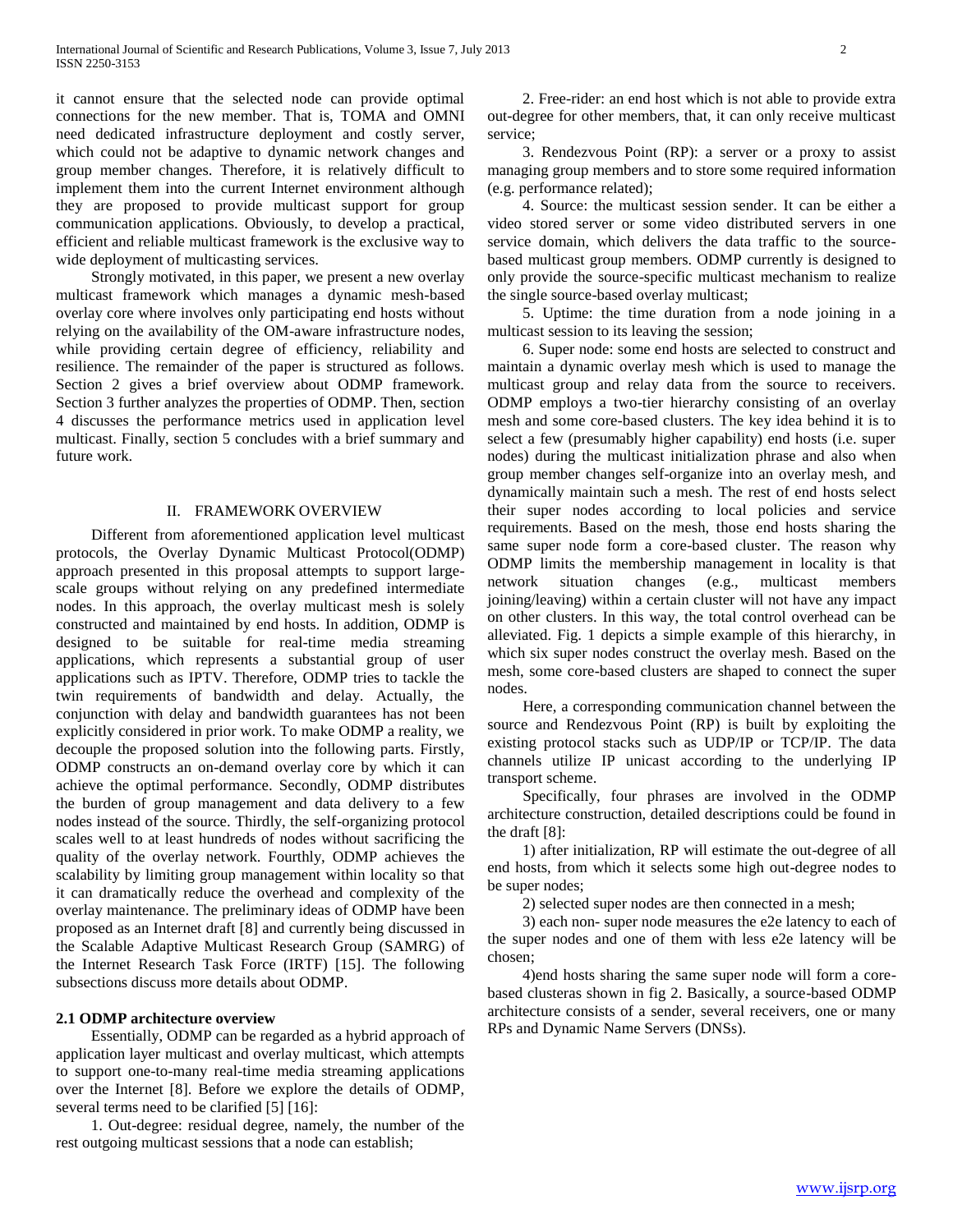

**Figure 1 An example of ODMP overlay hierarchy**

Cluster



**Fig:2 Example of Cluster**

 After having taken a glimpse at the basic primitives of ODMP, its main features, to emphasize the necessity of such a design, are presented as follows.

## **Support end hosts with heterogeneity**

 It can be used in heterogeneous environments like the Internet as the upper level nodes in the overlay hierarchy are chosen dynamically. In ODMP, it is possible that only a small number of end hosts are selected to construct the overlay mesh when there are a large proportion of free-riders in the group.

# **Dynamic mesh-based approach**

 Tree-based overlays are regarded as the most efficient solution for data distribution in a stable network. Nevertheless, lacking of redundant links, an essential characteristic of the tree structure, is not efficient for dynamic scenarios. To address the inherent fragility of trees in dynamic networks, an overlay mesh which connects nodes by multiple paths is introduced in this approach to support efficient and reliable applications.

# **Efficient data distribution tree**

 Because overlay multicast networks are built on top of a general unicast infrastructure, the problem of efficiently managing network resources is somehow more difficult than classical networks. Overlay links are built and maintained depending on how well they are utilizing the underlying links. To take advantage of the underlying network, an efficient data delivery tree is constructed upon a mesh and core-based clusters.

# **Adaptive and resilient to dynamic network changes**

 The transient nature of the end hosts introduces some issues regarding reliability in an overlay multicast tree. The ungraceful departure of nodes or unexpected network failures may result in data outages on the downstream nodes or even crashes to the whole multicast system. Nevertheless, ODMP is designed to be robust to handle these problems by preventing incapable or transient nodes from staying at the center of the multicast tree. Also it has to note that ODMP could be extended as a pure OM solution when some known designated infrastructure nodes can be used. Previously, there have been several approaches to devise the mesh-based overlay multicast. One example is Scattercast [17], a mesh-based application level infrastructure for content distribution, in which the mesh is first built among multicast proxies by a neighbor discovery protocol. Another example is a mesh-based data dissemination overlay called Bullet [16]. However, to the best of our knowledge, ODMP is the first proposal supporting all the above four features for real-time media streaming applications over the Internet. Thus, our main contributions can be summarized as follows.

 **1.** ODMP considers the heterogeneous capabilities of group members by investigating their available bandwidth. In this framework, high out-degree nodes which are able to and willing to make more contributions to the network are likely to get better performances. So far, they are entitled to having better performances and more responsibilities. Another benefit that ODMP offers makes it an attractive option as this principal we propose here might further augment the available bandwidth for the overlay tree.

 **2.** In addition to supporting heterogeneous end hosts with considering their available bandwidth, ODMP also considers the end-to-end delay for end hosts. While constructing the overlay multicast tree, high-capacity nodes have the priority to stay at the higher level of the tree: this allows us to produce the tree as short as possible and hence the

overall delay can be reduced. Furthermore, it is beneficial to achieve the fast convergence during tree initialization phrase and after dynamic changes.

 **3.** Then, we address the transient nature of end hosts by periodically pushing high-capacity nodes to the higher level of the tree using some comparison mechanism. That is, ODMP prevents incapable or transient nodes from staying at the center of the multicast tree. In this case, the ODMP overlay structure is relatively stable and resilient to dynamic network changes. Although the failure of a single node may result in a transient instability in a small subset of participants, no single-node failure would lead to a catastrophe in any part of the overlay multicast tree.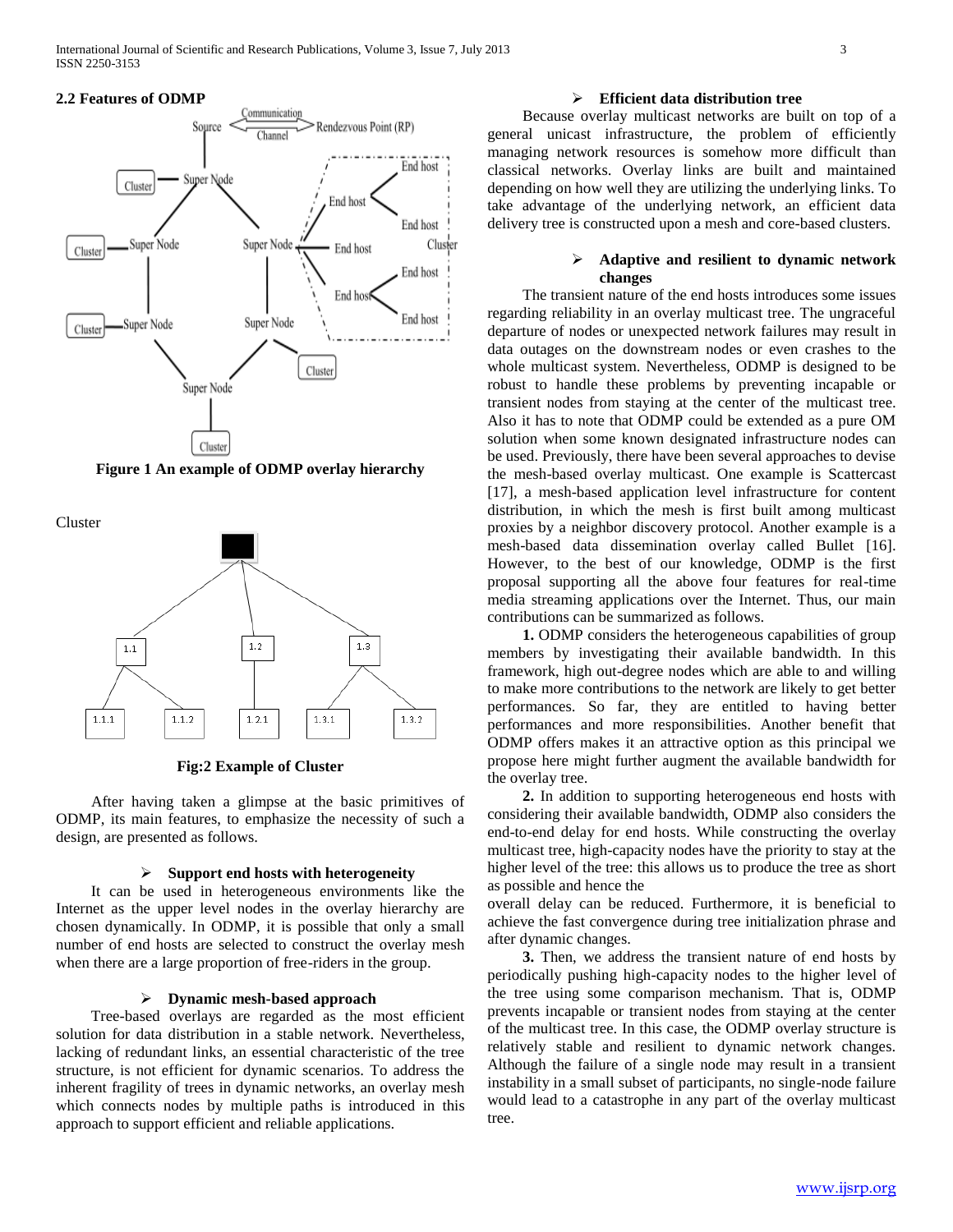## III. ANALYSIS OF ODMP PROPERTIES

 As known, media streaming is a bandwidth-constraint service and available bandwidth resources may be insufficient for multicast sessions during runtime [9]. It is why we need to consider the out-degree bound in streaming applications, which can be easily observed from the available bandwidth. For example, on the assumption that the bit rate of media is B and the outbound bandwidth of an end host i is b(i), the total number of sessions it can establish is b(i)/B which is also the maximum degree of the end host. The knowledge of available bandwidth in overlay routing is nowadays regarded as acquirable, based on recent advances in avail-bandwidth measurement techniques and tools [10-12]. If an end host's maximum degree is less than two  $(<2)$ , the end host can only perform as a leaf node because it can only receive data from incoming sessions. One important aspect of ODMP is the ability to support the heterogeneity of the node capability: currently we take out-degree as the primary capability. Usually, only a small number of nodes can serve in the overlay mesh (non-leaf) nodes, while a large number of hosts can only work as leaf nodes. One question immediately arises: how many non-leaf nodes are required when constructing the overlay multicast tree for a given sized group and a given topology of network? To answer this question, we firstly estimate the required non-leaf nodes which can provide extra out-degrees for other nodes in terms of different group numbers, to form the multicast tree in each cluster. The rest of this section will be organized as follows. Section 3.1 will give an analysis on how it is possible to support end hosts with different capacities. The issue of overall delay optimization with respect to tree depth and out-degree will be discussed in section 3.2. In section 3.3, we show the importance of uptime deployment since ODMP is able to be adaptive and resilient to dynamic network changes. Meanwhile, we will consider the instability caused by dynamic network changes, e.g. end hosts may join/leave the group at will. Another metric in the protocol design, namely the convergence time, will be finally discussed, which covers the session start procedure and dynamic network change scenarios.

#### **3.1. Required number of non-leaf nodes for tree construction**

 We assume that m end hosts participating in the cluster in which the percentage  $\Box$  of end hosts are non-leaf nodes which have average n out-degrees. That is, end hosts could only be performed as leaf-nodes as they can hardly provide extra outdegree for other nodes. These leaf-nodes can just receive the services instead of making some contributions to the network. Thus, according to the overlay construction mechanism of ODMP they are striven to be placed at the bottom as possible.

 In order to compose a complete overlay multicast tree, the number of multicast sessions for leaf nodes should be no less than

 $(1-\alpha)$ .m

Then, we have

 $k+m.n.\alpha>(1-\alpha).m+\alpha.m$ 

It is clear that  $k>=n$ 

because the super nodes selected based on the selection mechanism of ODMP (as depicted in section 6.2 of [8]) should provide more out-degrees than other cluster members.

Thus,

k+m.n. $\alpha$ >n(1+m. $\alpha$ )

To make (1) come into existence  $\alpha$  should satisfy the following inequality:that is,

n(1+m. $\alpha$ )> (1- $\alpha$ ).m



**Fig.3 Percentage Of Required non-leaf nodes Vs Average out-degree**

that is,

 $\alpha$  m-n)/m.n.

Note that  $\alpha$  relies on the total number of participants (m) and the average out-degree of non-leaf nodes(n),We show the exact relationship between out-degree and the percentage of nonleaf nodes in fig.3

### **3.2. The analysis on the tree depth**

 To reduce the overall delay of the tree, a mechanism could be used in ODMP is to assign nodes with larger out- degree to the higher level in each cluster.

#### **3.2.1 The worst case of tree depth problem**

 In the worst case, leaf nodes will try to attach to the tree at the higher level so that only one non-leaf node can stay at each level. Theoretically, at least one non-leaf node should stay at each level of the tree; otherwise, it is impossible to support multicast sessions for downstream nodes. For example, the mechanism attaching to the tree without invitation allows nodes to join in the tree once they receive an answer from one of the group members [13]. This approach would create deep graphs with a high worst- case tree depth  $(m(1-\alpha)/(n-1))$  but fast join operations and less cost of tree construction.

## **3.2.2 The best case of tree depth problem**

 In contrast to the worst case, the best situation is that all nodes with higher out-degree try to occupy the positions at the higher level of the multicast tree so that all leaf nodes can only be placed at the bottom level. For example, the approach of attaching to the tree with best invitation supposes that a newly joining node waits for all responses from the requested nodes until it finds the best one [13]. This approach would create wide graphs with a low worst-case tree depth

 $(\lceil \log_n \sqrt{m(1-\alpha)} \rceil)$  but slow join operations and high cost of tree construction as well.

 However, as long as we aim to get better performance by the self-refinement mechanism, the overhead and the cost of tree construction will be increased. In order to balance the tradeoff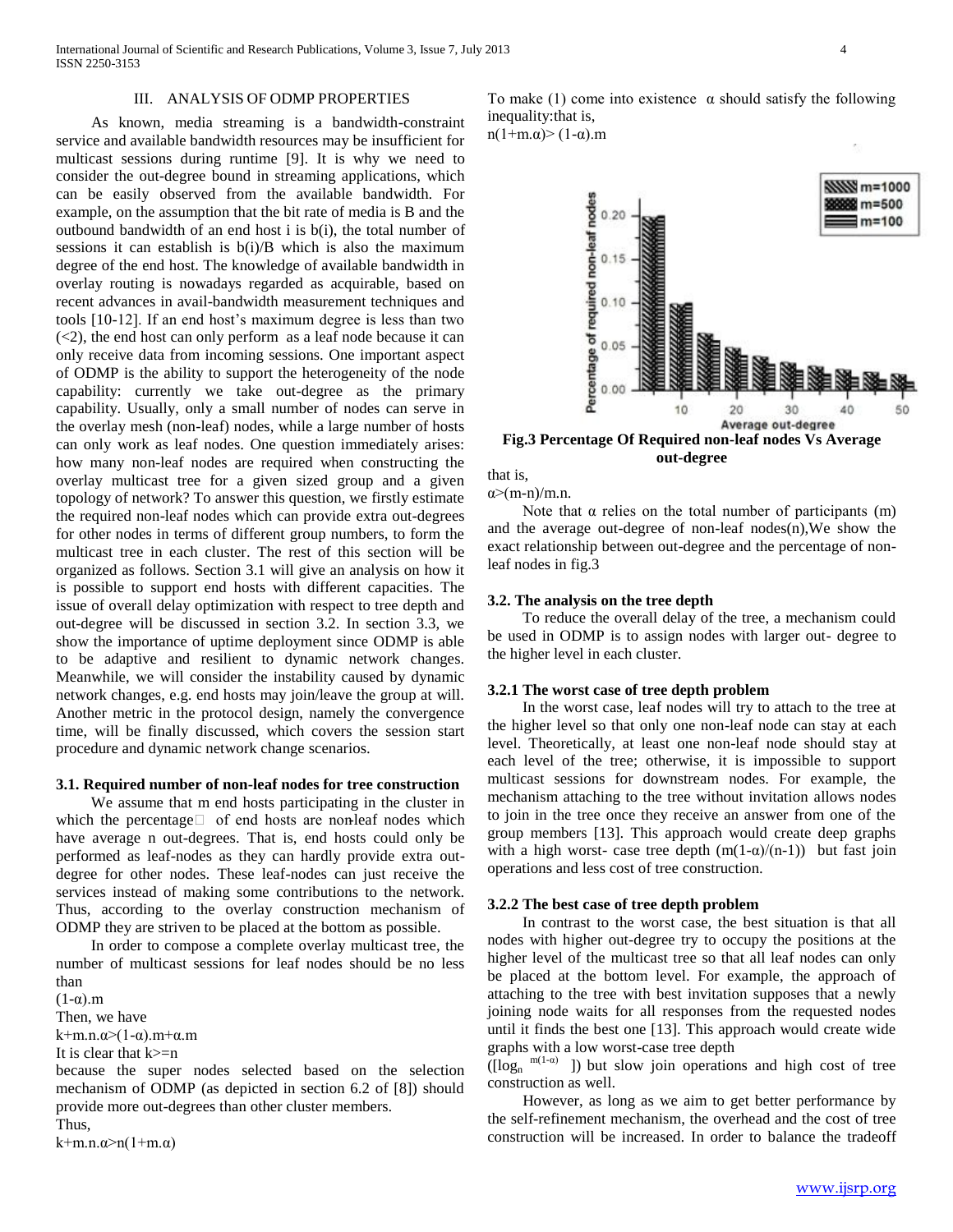between the cost of tree construction and the performance, we need to investigate a new tree construction mechanism for ODMP. For example, a hybrid method of attaching to tree with best invitation and attaching to the tree without invitation might alleviate the cost of construction by sacrificing some performances.

#### **3.3 The impact of uptime**

 Compared to the network layer multicast, overlay multicast approaches usually are more susceptive to dynamic network changes, e.g., nodes leave the group just after a short time, which are also called transient nodes. ODMP is able to tackle this problem by periodically pushing high-capacity nodes to higher levels of the tree. Then, it is very likely that super nodes and their immediate children are the high-capacity nodes after a certain time. They are placed at the top level of the tree since they have relatively higher capacity, which is an indication of being more stable than low level nodes. In addition, the newcomers who have higher capacities could climb from the bottom to a higher level after some switching phrases. For example, newcomers at the lower level could switch to the higher level if their capacities exceed (over a predefined threshold) their current parent. Here, an appropriate threshold will be defined to avoid unnecessary switching since if the child has a smaller bandwidth support, it will be ultimately placed below the parent.

 How can ODMP achieve the above objective? We combine uptime (its definition seen in section 2.2.1) with out-degree as the capacity of the node, to strengthen the maintenance of the overlay hierarchy. The main goal of doing so is to reduce the impacts of frequent changes on the management of memberships, e.g. transient nodes leave the group. Hence, only a small portion of the tree will be affected and needs to be re-constructed after the dynamic changes.

 To illustrate the problem in a simple way, it is assumed that the capacity of each host is linear distributed.

Explicitly, we assign the capacity of each end host  $C_k$  as follows:

 $C_k = b_k + (b_k/m).t_k$ Where  $1 \le k \le m$ 

, m is the total number of cluster members,  $b_k$  is the out-degree of node k.

Once an end host participates in the multicast session,  $t_k$ starts to calculate the uptime for this member. When it leaves the group, the  $t_k$  will be reset as 0.

 To show the importance of the uptime explicitly, we apply the expression (7) into the experiment of Fig. 4 In this case, some node may have higher capacity at the beginning due to its higher out-degree (i.e. out-degree=15).

When it leaves the group at time  $t=30$ , other nodes, e.g. whose out-degree=10, can exceed its capacity in the end. Moreover, some node may join in the multicast session later but it can also exceed the lower degree node after a certain time. Actually, this is a kind of self-refinement used to achieve the efficiency and reliability of the multicast tree. For example, node with out-degree of 12 joins the group at time t=30 and exceeds the node with out-degree  $10$  at time  $t=90$  due to its higher bandwidth support. Seen from this simple example, stable nodes

with higher out- degree are likely placed at the higher level regardless of dynamic changes.



**Fig.4 An example of the uptime and the capacity of nodes**

 In above three sections, we have shown the possibility of constructing the overlay multicast tree in ODMP and discussed some performance related factors, e.g. the out-degree, the tree depth and the uptime. Next, we discuss the convergence time which is one of required metrics for protocol designs.

#### **3.4 The analysis on the convergence time**

 The proposed approach of multicast tree construction should be beneficial not only to satisfy the service requirements, but also to shortening the convergence time [14]. On the assumption that N nodes take part in the multicast group, they have totally n different levels of capacities. Figure 5 An example of the uptime and the capacity of nodes.

Let's suppose  $m = 10$  and  $n = 4$ , where five nodes in this group are free-riders, two nodes have only one out-degree and the rest three nodes respectively have two, three and four outdegrees. If we only select one super node to lead the multicast tree, one of the nodes with highest capacity will be selected as the super node. Here, the node with capacity  $c = 4$  will lead constructing the multicast tree.

 Fig. 5 shows two possible constructions, in which five nodes can only act as leaf nodes and each of the rest nodes occupies one certain capacity. Each circle represents one ode and the number inside is the capacity of this node. On the left side (a), it is one of the possible best cases, where all leaf nodes are placed at the bottom level as possible. Comparatively, the worst case is shown in the right side (b). According to the proposed mechanism, the worst case should be that all low-capacity nodes are placed at the high level of the tree.

 We assume that each level takes the similar convergence time (T) for the tree since in ODMP each node is assumed to find its parent by requiring the existing higher level nodes. Thus, it will take 2T for (a) to complete the construction while it will be 4T for (b) to reach the convergence. Nevertheless, the heterogeneities of underlying end hosts and different methods of the overlay tree construction have a great impact on the convergence time, which will be investigated in the next step of research work.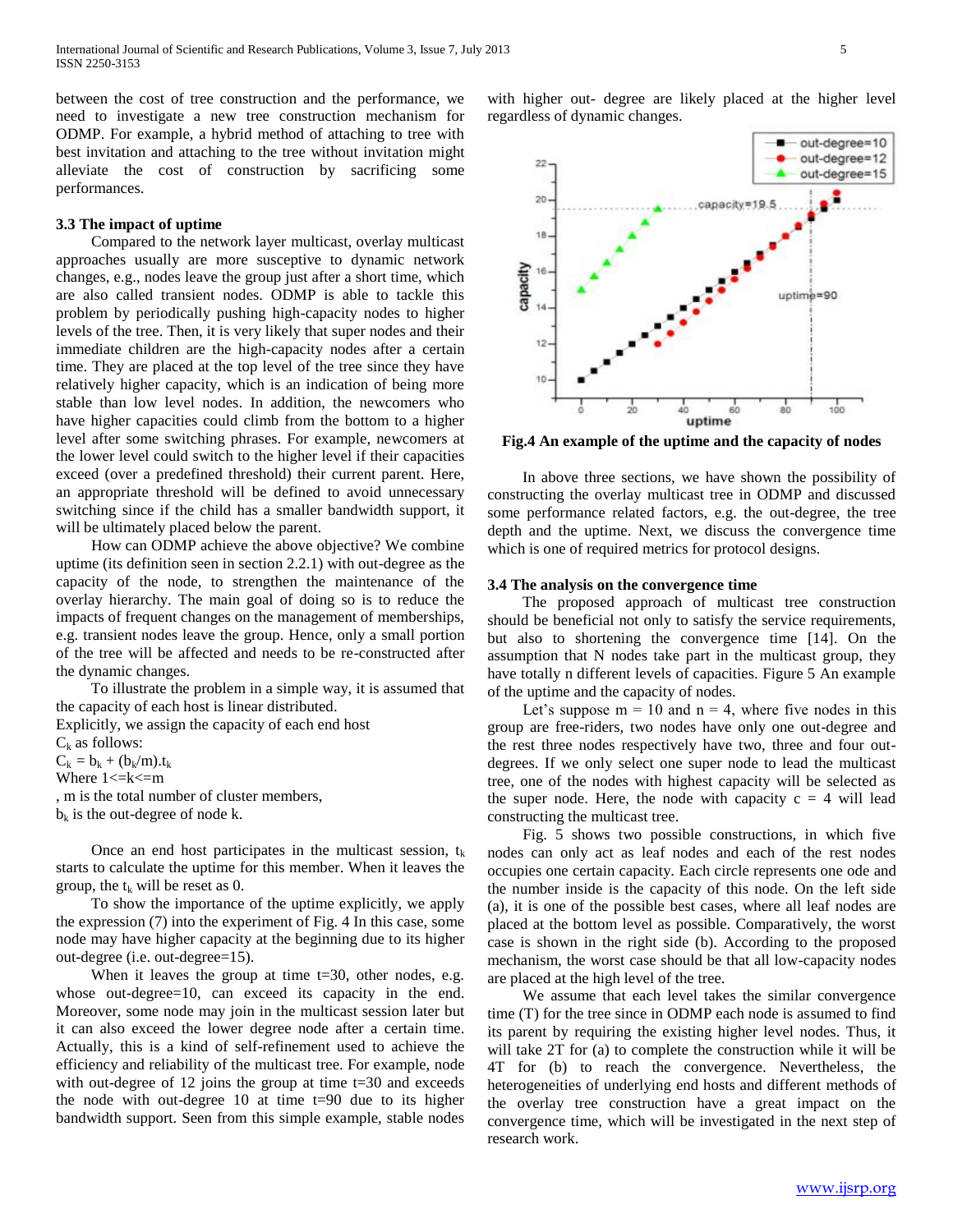

**Fig.5 Possible tree constructions :a) the best case b) the worst case**

 Besides, we need to find out how long will it take for a new joining member to attach into the tree as end hosts may join the group at will, which is another indication of convergence. So far we take Fig. 6 as an example to explore how a newcomer (i.e. node X) can join in the multicast tree.



**Fig. 6 An example of a newcomer joining in the multicast tree**

 Step 1 Firstly, node X sends a JOIN request to the super node S to be its intermediate node.

 Step 2 The super node will check the rest of its out-degree. Unfortunately, S, in Fig. 7, has no other possible sessions for X.

 Step 3 Then, S will check its intermediate children and transfer the JOIN request to one of its children with the largest out-degree. In this example, S will transfer the request to node 1.1 and 1.3 because both of them have additional out-degrees.

 Step 4 If there are multiple potential parents at the same depth, it chooses the best one in terms of their uptime. Suppose node 1.1 has larger uptime than node 1.3, the newcomer X will accept the JOIN response from the node 1.1. Based on the message exchange procedure, the newcomer finally attaches to the node 1.1 and joins in the multicast tree. Therefore, it takes 2T for X to join in the multicast session.

 From this example, we also find that the depth of the multicast tree largely impacts the time of joining procedure. Besides, it turns out that it is important to take the tree depth into consideration during the overlay multicast tree construction. The

analysis on the node leaving procedure is similar to the above example, but is omitted for simplicity reasons.

## IV. PERFORMANCE METRICS

 In this section, we analyze the stress, stretch and overhead metrics which are usually used evaluating application level multicast approaches.

 **Mod**el: Since we are interested in the asymptotic nature of the metrics, we assume a large number of end hosts are densely and uniformly distributed in the network. For a large set of uniformly distributed end hosts, the clusters created by the ODMP protocol will have similar properties, i.e. will have the similar number of cluster members, m, as defined by the protocol.

 **Stress**: Stress is defined as the number of copies of an identical packet sent over a single link. **Stretch**: as another performance metric. According to its definition, we only consider the maximum stress of ODMP:

Maximum stress  $=$  max  $(Sn, ks)$ 

 where Sn is the total number of super nodes and ks is maximum average degree of the super node. The maximum stress of ODMP is greatly smaller than NICE's since the value of Sn is not large (its maximum size is smaller than hundred) and ks the maximum out-degree of the super node, will not very large (e.g. tens).

 **Stretch**: Stretch is also called Relative Delay Penalty (RDP), defined as below:

RDP = Overlay delay / unicast delay

 Consider a member, X located at an arbitrary point in the space, that belongs to one certain cluster Ls of the overlay hierarchy. Let S be the super node of Ls to which X belongs. Then, we assume that average tree depth of ODMP could be calculated as a combination of the worst case and the best case (seen in section 3.2):

 $d_{avg} = A(m(1-\alpha)/n-1) + B(log_n^{m(1-\alpha)})$ 

 in which A, B are two parameters used in synthetically computing the average tree depth. We briefly outline due to space constraints. To simplicity, we just assume  $A = B = 0.5$ ,  $\alpha$ =0.9 and each level of the tree depth represents the unit delay. Thus, the average stretch within each cluster could be described as:

Stretch<sub>avg</sub>=0.2 S<sub>n</sub> + 2(1-log<sub>n</sub><sup>10Sn</sup>) and S<sub>n</sub> << n Then,

Stretch<sub>avg</sub>= $0.2 S_n + 2$ 

 **Protocol overhead**: Corresponding to the structure of ODMP overlay hierarchy, protocol overhead could be divided into two components: mesh management overhead and cluster maintenance overhead. In ODMP, super node needs to exchange update information with each other at a constant frequency of c1. Besides, each super node takes charge of one cluster in which m cluster members construct a core-based tree. Thus, mesh management overhead on each super node is  $O(c1(ns + m))$ . To maintain each cluster and to be adaptive to dynamic changes, cluster members periodically (at the constant frequency of  $C_2$ ) report their status to their neighbors. In this way, the super node will have at maximum  $O(C_2K)$